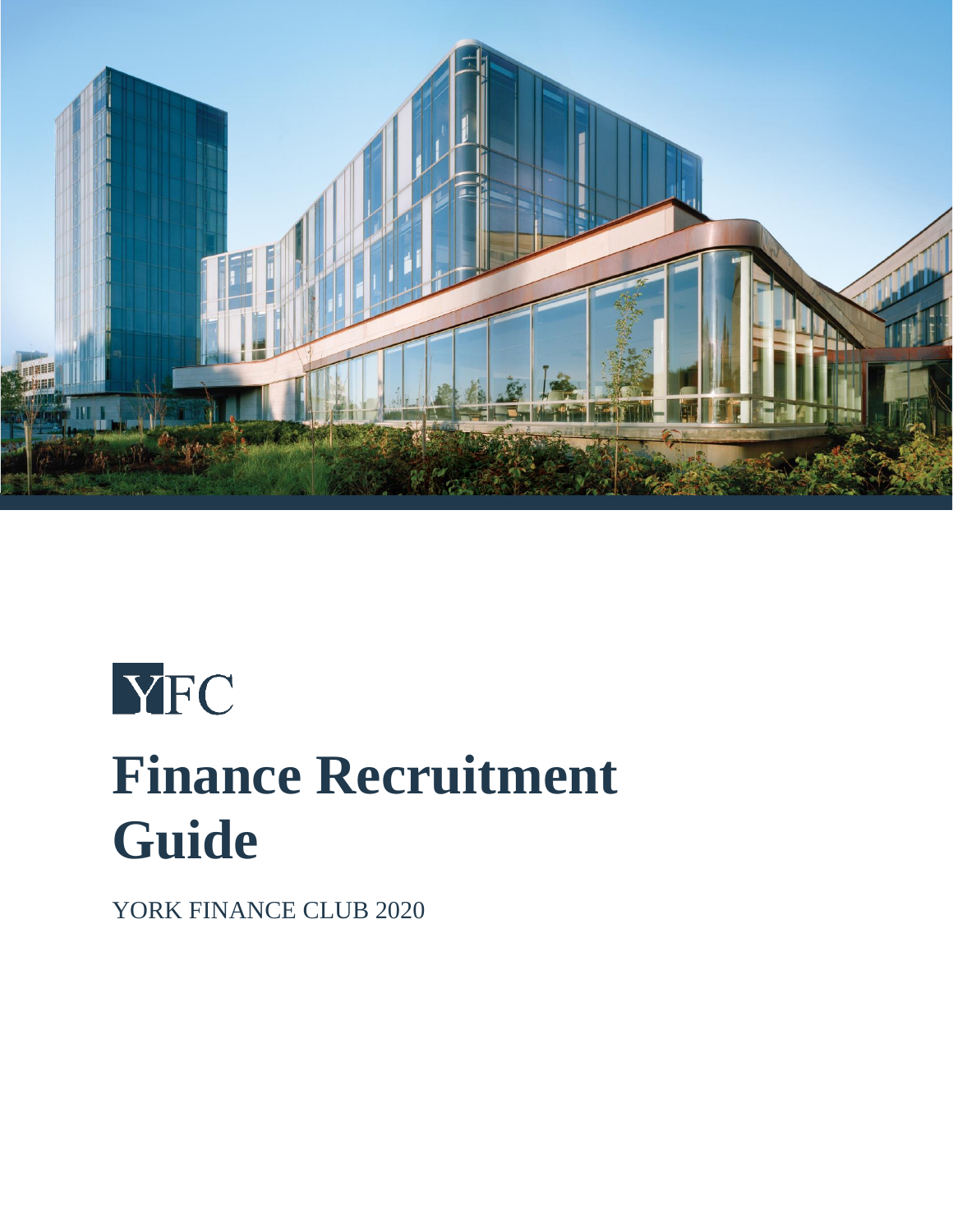# **Table of Contents**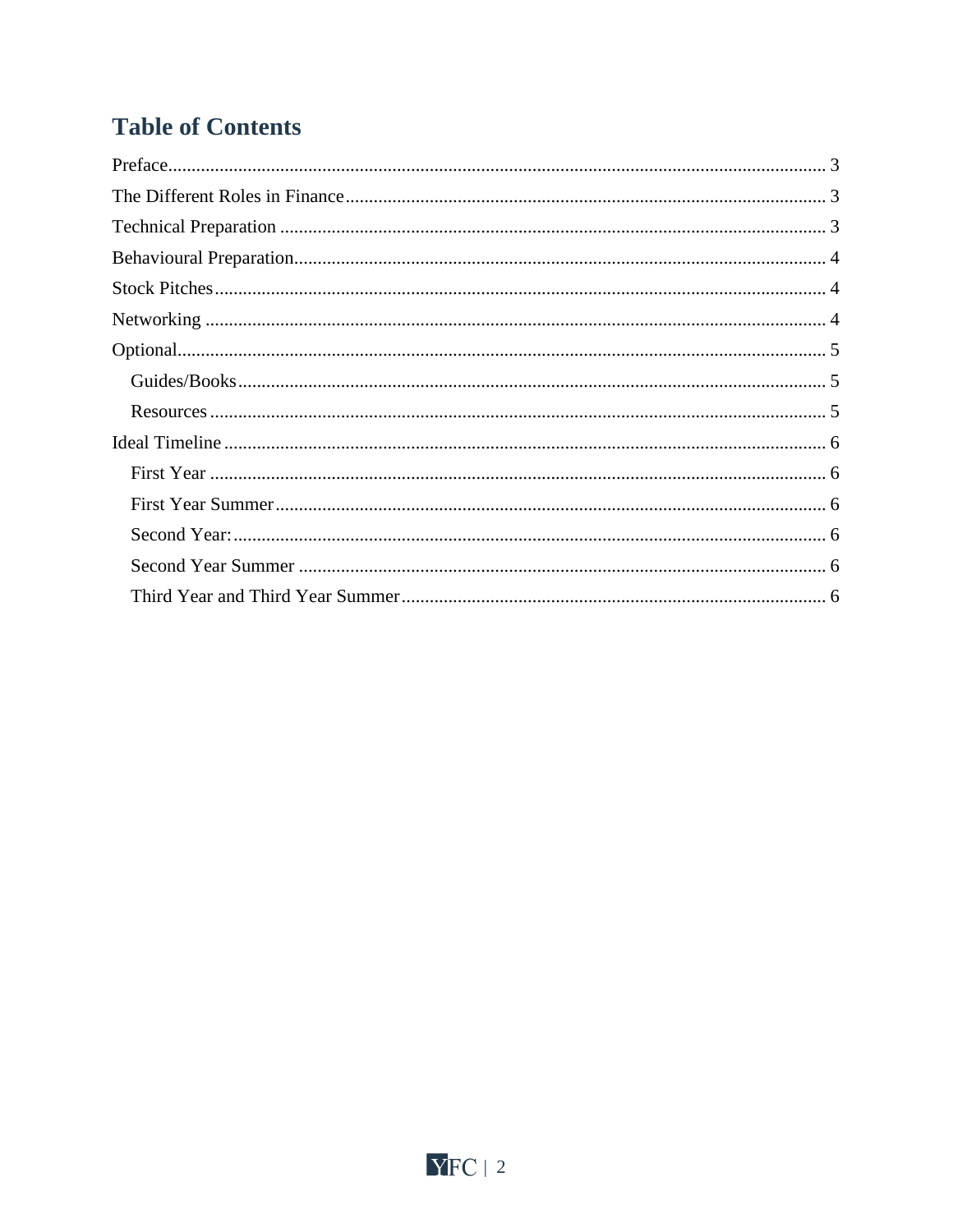# <span id="page-2-0"></span>**Preface**

This guide is designed to give students at the Schulich School of Business and York University general guidance and resources in order to succeed in recruiting for competitive roles in finance. This guide exists due to the accelerated, structured, and competitive nature of recruiting for internships/full-time jobs in divisions such as Investment Banking, Sales and Trading, Equity Research, Corporate Banking, Private Equity, Asset Management, etc. Interviews for these roles require candidates to have strong answers for behavioural questions and be well-versed in the finance technical concepts. Third-year internships are crucial as many firms use them as a 3 to 4 month extended interview to see who they want to hire for full-time. A very large majority (as seen in investment banking) hire their full-time candidates from their class of third-year summer interns. This guide is meant mainly for students in their first and second year; however, it is still applicable to other students as well.

## <span id="page-2-1"></span>**The Different Roles in Finance**

The financial services industry is split up into the sell-side and buy-side. The sell-side focuses on creating, analyzing, marketing, and selling of securities. The buy-side purchases securities and services which the sell-side offers. The sell-side includes [Investment Banking,](http://sellsidehandbook.com/careers/investment-banking/) [Sales and](http://sellsidehandbook.com/careers/sales-trading/)  [Trading,](http://sellsidehandbook.com/careers/sales-trading/) and [Equity Research.](http://sellsidehandbook.com/careers/equity-research/) The buy-side includes [Private Equity,](http://sellsidehandbook.com/careers/private-equity/) Asset Management, and Hedge Funds. To better illustrate these roles, let's use the purchase/sale of a house or another kind of real estate property. The real estate agent is the investment banker; the agent acts as an advisor to the seller and connects them with buyers. The agent profits from the commission they earn from the sale of the property. The buyer of the house or property represents the buy-side, as the buyer, they are looking at many investment options that would best suit their criteria and what they are looking for. They profit from the rent they receive from tenants and the eventual sale of the property.

For finance recruiting, use this resume [template](https://www.mergersandinquisitions.com/free-investment-banking-resume-template/) and for cover letters use this [template.](https://www.mergersandinquisitions.com/investment-banking-cover-letter-template/) Note: This cover letter is not a strict format but is a strong guideline of what should be included.

## <span id="page-2-2"></span>**Technical Preparation**

Technical preparation for finance recruiting should begin with the Breaking into Wall Street guides. It is best to read them in this order:

- 1. Accounting
- 2. Core Concepts
- 3. Enterprise Value and Equity Value
- 4. DCF and Valuation
- 5. M&A Deals and Merger Models
- 6. Leveraged Buyouts (LBO)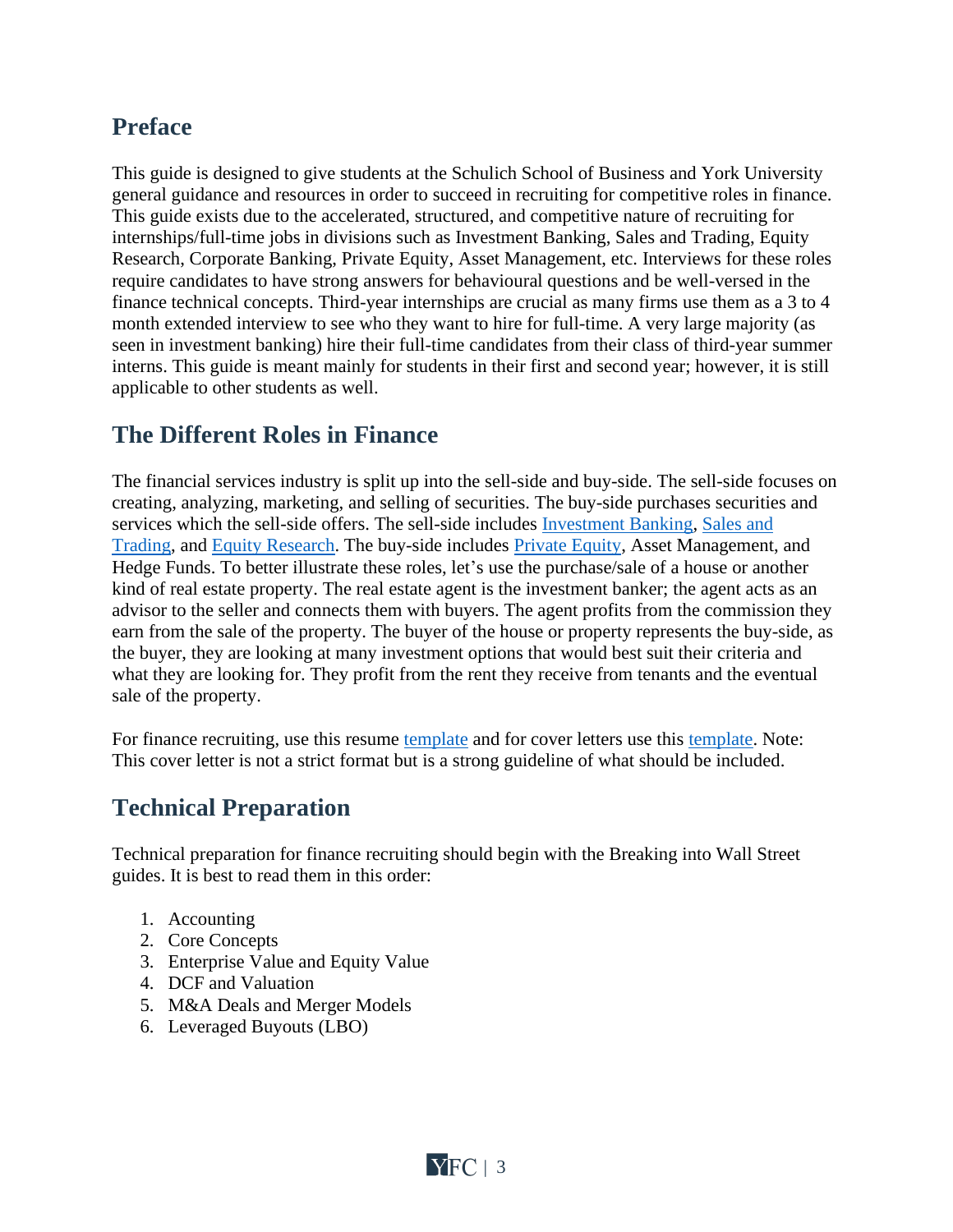Be sure to understand the "Key Rules" section of the guide and **do not memorize concepts**. For the "Questions and Answers" portion of the guide practice your answers out loud and cover the answer to test your true understanding. Also, take note that your numbers and situations can change in an interview, try adjusting questions to make sure that you understand the underlying concept and are not simply memorizing numbers, orders, and/or information. Feel free to reach out to club executives on YFC to learn more about these resources. Note: These technical guides are not applicable to all finance roles.

# <span id="page-3-0"></span>**Behavioural Preparation**

To prepare for the qualitative portion of interviews, please refer to the "Fit / Qualitative Questions" section of the Breaking into Wall Street 400 Investment Banking Questions guide. Be sure to focus on "Tell me about yourself / Walk me through your resume", "Why finance/this role?", and "Why this bank/office?" as they are almost always inevitable to be asked in an interview. "Pitch me a stock", "Tell me about a recent M&A deal you found interesting", and "Tell me what has been happening in the market" are some other common questions to gauge your interest. For more behavioral questions refer to the Breaking into Wall Street Fit Questions guide on the relevant sections.

## <span id="page-3-1"></span>**Stock Pitches**

Stock pitches are an essential aspect of finance interviews. It showcases your interest/ability to understand companies and valuation. Read the stock pitches guidelines PDF and refer to these resources: [YUSIF,](https://yusif.ca/resources) [WIC,](https://www.westerninvestmentclub.ca/resources) [QUIC,](http://www.quiconline.com/reports/) and [Limestone Capital.](https://www.limestonecapital.org/pitches.html) To learn more about particular industries, refer to this [link.](http://sellsidehandbook.com/industries/)

## <span id="page-3-2"></span>**Networking**

Speak with experienced third and fourth-year students at Schulich who are working in relevant finance roles. You can find and meet them at club events, club websites, and on LinkedIn. They can help you with understanding recruiting timelines, what you need to do, who is best to speak with in your future networking efforts, and they can give you general useful advice.

Networking is one of the most important aspect of finance recruiting (still need a strong GPA and well-rounded experience of course). Read this networking [guide,](https://www.mergersandinquisitions.com/investment-banking-networking/) it focuses on Investment Banking networking but is still very relevant for other roles (note: do not cold call). Be able to answer, "Tell me about yourself," "Why finance/this division?" and speak to your experience.

In your networking coffee chats or informational interviews, it is vital to be polished and professional (be concise, speak clearly, no use of slang, ask smart questions, do your research ahead of time of the industry/job they are in, their past experience/history, etc.).

To find firms to potentially reach out to when it comes to internships use LinkedIn, the Schulich job board, career sections of firm websites, Indeed, Glassdoor, Monster, [CVCA,](https://www.cvca.ca/member-resources/member-directory) and use Google to find firms and other relevant information.

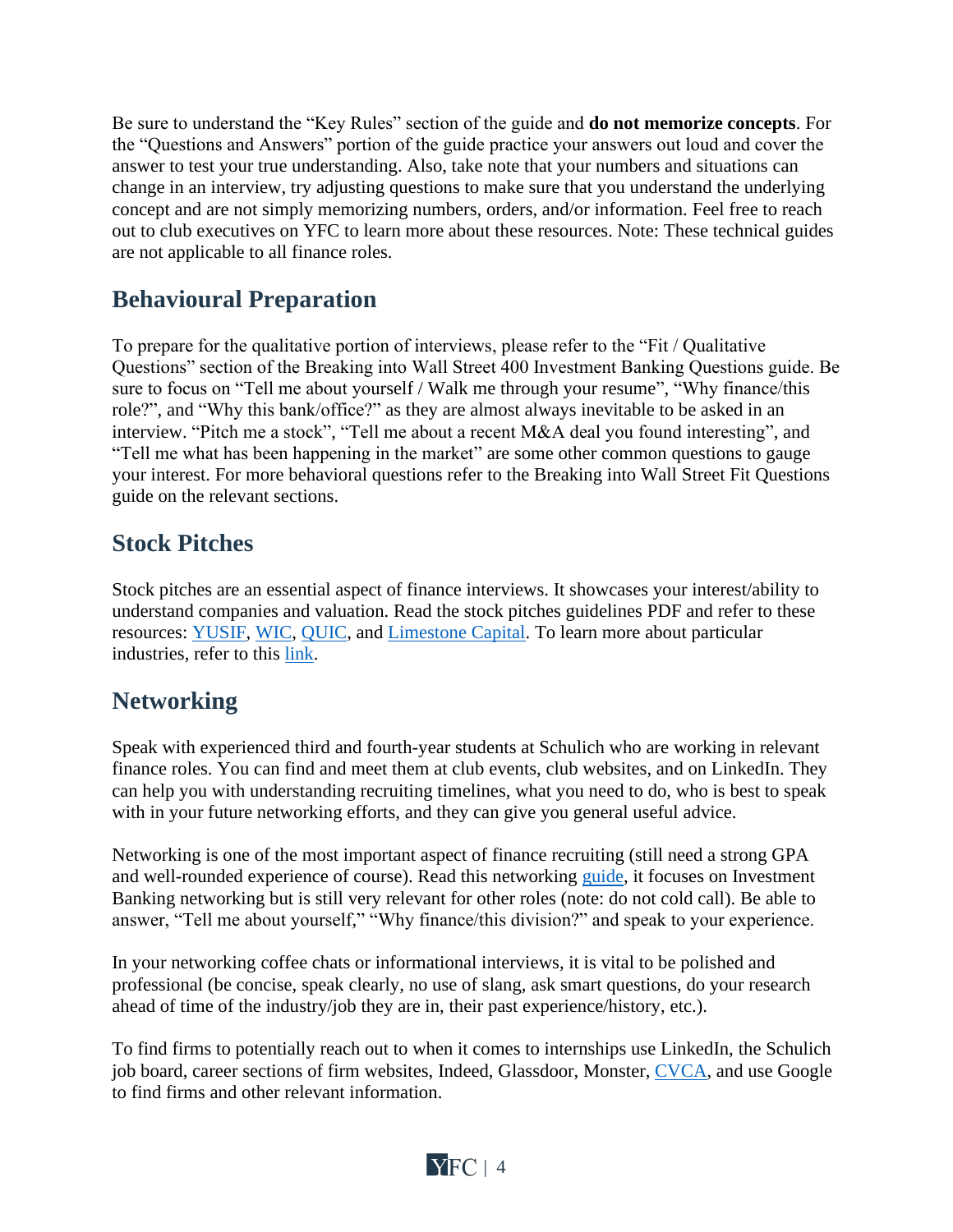# <span id="page-4-0"></span>**Optional**

After reading all the resources mentioned above, you should be able to understand the technical concepts very well, as well as, how to structure behavioral answers. Now you may proceed with any of the following resources listed below (in any order):

#### <span id="page-4-1"></span>Guides/Books

- Investment Banking by Joshua Rosenbaum & Joshua Pearl
- Breaking into Wall Street 3 Statement Projections
- Breaking into Wall Street Restructuring
- Breaking into Wall Street ECM/DCM Interview Guide
- Breaking into Wall Street Industry Guides
- Burgundy Asset Management Resource Package for Investment Interviews
- S&T Interview Guide

#### <span id="page-4-2"></span>Resources

- [Macabacus](https://macabacus.com/learn) (Financial Modelling)
- [Mergers and Inquisitions](https://www.mergersandinquisitions.com/)
- [Sell Side Handbook](http://sellsidehandbook.com/)
- [Aswath Damodaran](https://www.youtube.com/channel/UCLvnJL8htRR1T9cbSccaoVw)
- [The Wall Street Journal](https://www.wsj.com/news/markets)
- [Bloomberg News](https://www.bloomberg.com/canada)
- [Globe and Mail](https://www.theglobeandmail.com/business/)
- [Morning Brew](https://www.morningbrew.com/daily/latest)
- Corporate Finance Institute
- Seeking Alpha

Reading about these concepts and understanding the theory builds only the fundamental base of technical and behavioral skills. However, we highly recommend applying these concepts through constructing financial models on your own, creating stock pitches, rehearsing behavioral questions, and mock interviews. Finance candidates that experience the most success have engaged in most or all of these practical methods.